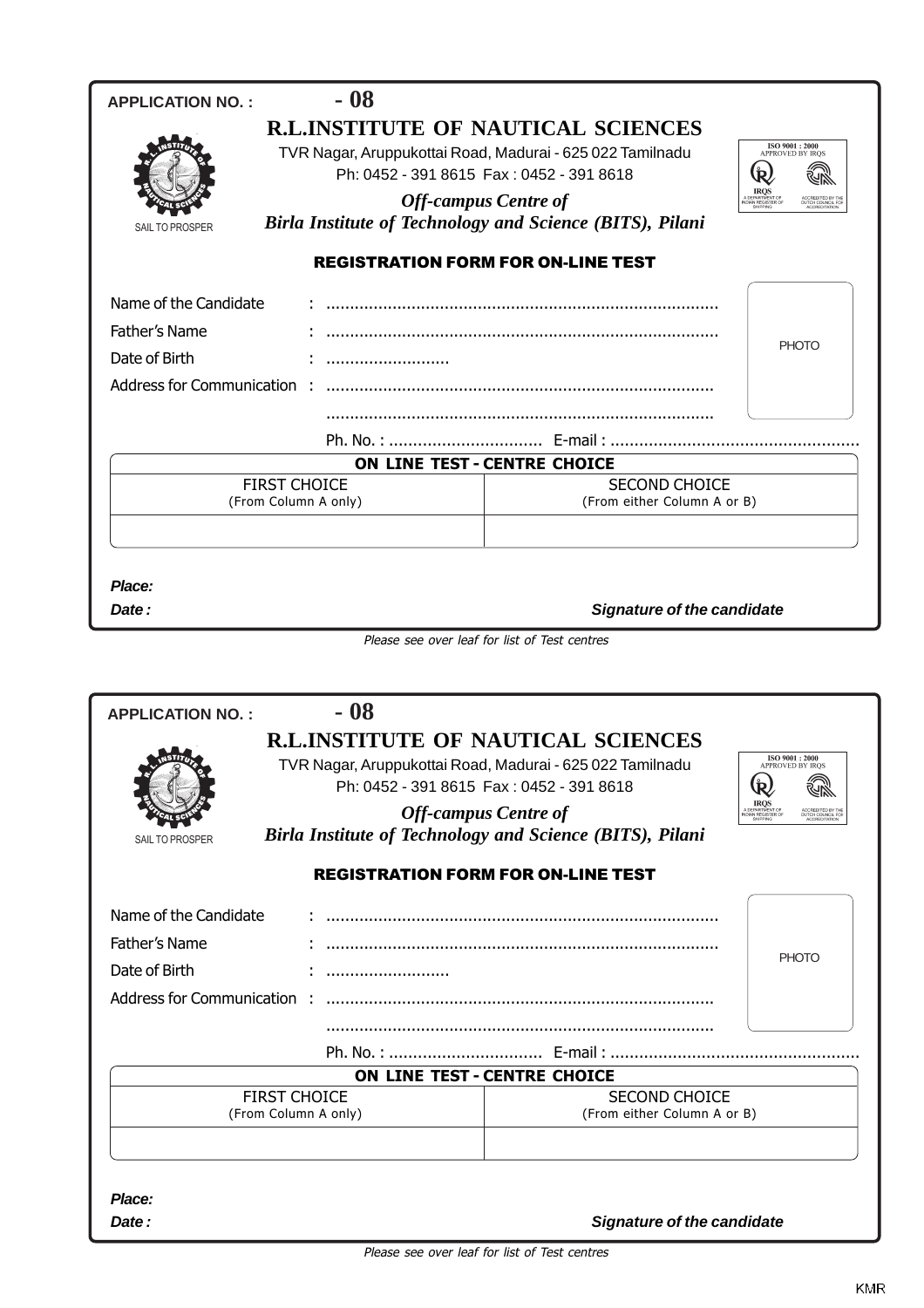# **RLSAT 2008**

- 1. The exact locations for RLSAT 2008 will be finalised and announced to candidates individually through Hall Tickets, alongwith the full address of centres.
- 2. Details will also be announced through our website www.rlinstitutes.com
- 3. Candidates are required to give 2 choices in the Registration Form.

| SI.<br>No.     | <b>Test Centre</b><br>Column - A | SI.<br>No.     | <b>Test Centre</b><br>Column - B |
|----------------|----------------------------------|----------------|----------------------------------|
|                |                                  | 1              | <b>BHOPAL</b>                    |
| 1              | <b>BANGALORE</b>                 | $\overline{2}$ | <b>BHUBANESWAR</b>               |
|                |                                  | 3              | <b>CALICUT</b>                   |
| $\overline{2}$ | <b>CHENNAI</b>                   | 4              | <b>CHANDIGARH</b>                |
|                |                                  | 5              | <b>DEHRADUN</b>                  |
| 3              | <b>HYDERABAD</b>                 | 6              | <b>GOA</b>                       |
|                |                                  | 7              | <b>GUWAHATI</b>                  |
| $\overline{4}$ | <b>KOLKATA</b>                   | 8              | <b>JAIPUR</b>                    |
|                |                                  | 9              | <b>KOCHI</b>                     |
| 5              | MADURAI (AT INSTITUTE)           | 10             | <b>LUCKNOW</b>                   |
|                |                                  | 11             | <b>LUDHIANA</b>                  |
| 6              | <b>MUMBAI</b>                    | 12             | <b>NAGPUR</b>                    |
|                |                                  | 13             | <b>RANCHI</b>                    |
| 7              | <b>NOIDA</b>                     | 14             | <b>SHIMLA</b>                    |
|                |                                  | 15             | VISAKHAPATNAM                    |

#### LIST OF TEST CENTRES

### **RLSAT 2008**

- 1. The exact locations for RLSAT 2008 will be finalised and announced to candidates individually through Hall Tickets, alongwith the full address of centres.
- 2. Details will also be announced through our website www.rlinstitutes.com
- 3. Candidates are required to give 2 choices in the Registration Form.

|  | <b>LIST OF TEST CENTRES</b> |
|--|-----------------------------|
|  |                             |

| SI.<br>No.     | <b>Test Centre</b><br>Column - A | SI.<br>No.     | <b>Test Centre</b><br>Column - B |
|----------------|----------------------------------|----------------|----------------------------------|
|                |                                  | 1              | <b>BHOPAL</b>                    |
| 1              | <b>BANGALORE</b>                 | $\overline{2}$ | <b>BHUBANESWAR</b>               |
|                |                                  | 3              | <b>CALICUT</b>                   |
| $\overline{2}$ | <b>CHENNAI</b>                   | 4              | <b>CHANDIGARH</b>                |
|                |                                  | 5              | <b>DEHRADUN</b>                  |
| 3              | <b>HYDERABAD</b>                 | 6              | <b>GOA</b>                       |
|                |                                  | $\overline{7}$ | <b>GUWAHATI</b>                  |
| 4              | <b>KOLKATA</b>                   | 8              | <b>JAIPUR</b>                    |
|                |                                  | 9              | <b>KOCHI</b>                     |
| 5              | MADURAI (AT INSTITUTE)           | 10             | <b>LUCKNOW</b>                   |
|                |                                  | 11             | <b>LUDHIANA</b>                  |
| 6              | <b>MUMBAI</b>                    | 12             | <b>NAGPUR</b>                    |
|                |                                  | 13             | <b>RANCHI</b>                    |
| 7              | <b>NOIDA</b>                     | 14             | <b>SHIMLA</b>                    |
|                |                                  | 15             | VISAKHAPATNAM                    |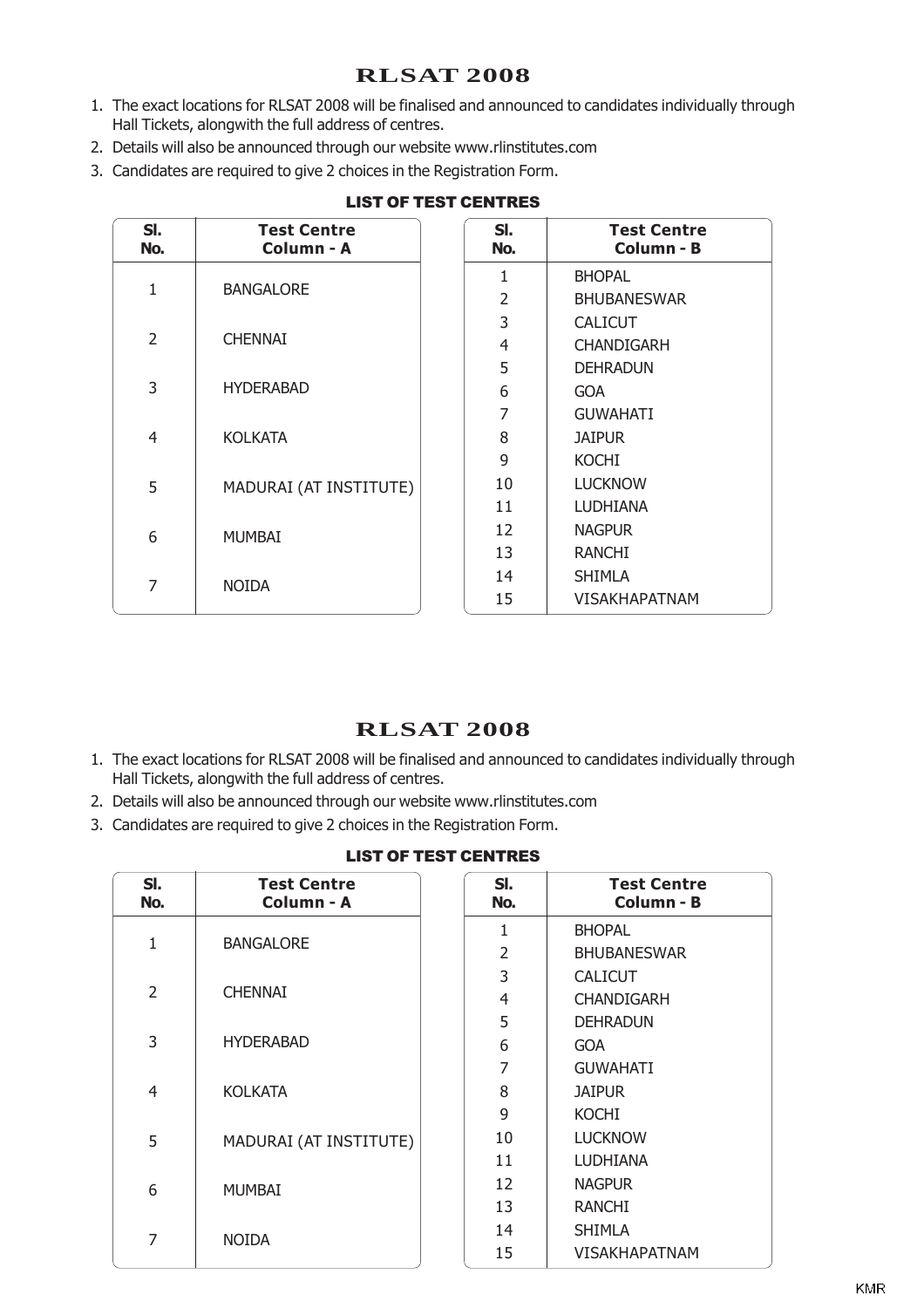# **R.L. INSTITUTE OF NAUTICAL SCIENCES (RLINS)**



TVR Nagar, Aruppukottai Road, Madurai - 625 022, Tamilnadu Ph : 0452 - 391 8615 Fax : 0452 - 391 8618 website : www.rlinstitutes.com e-mail : rlins@rlins.in **Approved by Directorate General of Shipping, Government of India**



*Applicant's most recent*

*Photograph (3.5 cm X 4.5 cm)*

#### AN OFF-CAMPUS CENTRE OF

# **BIRLA INSTITUTE OF TECHNOLOGY & SCIENCE (BITS)**

Pilani - 333 031, RAJASTHAN website : www.bits-pilani.ac.in

# APPLICATION FORM

PLEASE INDICATE WHICH PROGRAMME YOU WOULD PREFER TO JOIN (IN THE SPACE PROVIDED PLEASE FILL IN "FIRST CHOICE

B.S. (MARINE ENGINEERING)

B.S. (NAUTICAL TECHNOLOGY)

| " OR "SECOND CHOICE") | Photograph                           |
|-----------------------|--------------------------------------|
|                       | $(3.5 \text{ cm X } 4.5 \text{ cm})$ |
|                       | should be affixed here               |
|                       |                                      |

[Application form should be filled in Block Letters by candidate's own handwriting. All communication should be addressed to the Principal, quoting application number.]

#### **PERSONAL PARTICULARS**

1. NAME OF THE APPLICANT (IN CAPITALS) : ....................................................................................... 2. FATHER'S NAME : ............................................................................................. 3. DATE OF BIRTH (in Christian era) : 4. PLACE OF BIRTH : City / Town / Village : .................................................................... District : .................................................................... State : .................................................................... PIN : 5. NATIONALITY : | INDIAN | | N.R.I. | | OTHERS | *If OTHERS, then specify ..................................* 6. RELIGION : ............................................................................ 7. ADDRESS FOR COMMUNICATION : ............................................................................................. ............................................................................................. ................................................... PIN : Ph [STD Code] [................] [.............................................] Mobile : ................................................................................ E-mail : ................................................................................. Date Month Year **OTHERS**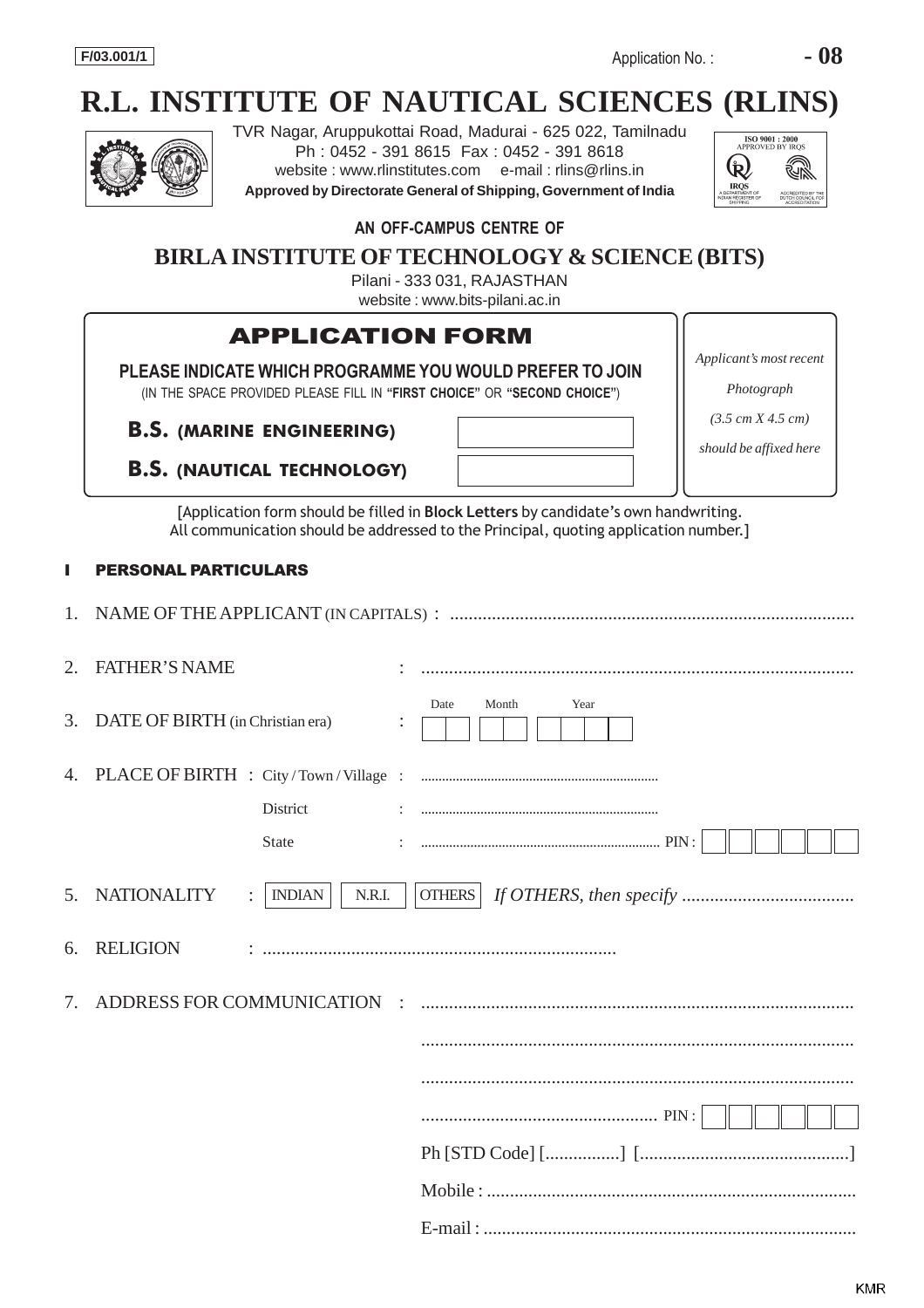#### II ACADEMIC RECORD

|               | <b>English</b> |      |              | Total         | <b>Examining Board</b> |
|---------------|----------------|------|--------------|---------------|------------------------|
| Secondary /   | <b>Marks</b>   | $\%$ | <b>Marks</b> | $\frac{0}{0}$ |                        |
| 10th Standard |                |      |              |               |                        |
|               |                |      |              |               |                        |

#### **FOLLOWING DOCUMENTS TO BE ENCLOSED ALONG WITH THE APPLICATION FORM**

| 1. How did you come to know about RLINS?                          |     |                |
|-------------------------------------------------------------------|-----|----------------|
| <b>III ANSWER THE FOLLOWING QUESTIONS</b>                         |     |                |
| 2. Attested copy of Certificate in support of your date of birth  | Yes | N <sub>0</sub> |
| 1. Attested copy of Secondary / 10th Std. (SSLC) Mark statement : | Yes | N <sub>0</sub> |

| Through Institute Website                                        | <b>Through Counsellor</b>   |
|------------------------------------------------------------------|-----------------------------|
| Through BITS / Pilani Brochure                                   | Through Friends / Relatives |
| Through Newspaper Advertisement                                  | Through students of RLINS   |
| 2. Are you aware of our fee structure?                           | Yes<br>N <sub>0</sub>       |
| 3. How do you propose to arrange funds to pay the required fees? |                             |
| Self Arrangement                                                 | <b>Bank Loan</b>            |
|                                                                  |                             |

*ANNEXURE - I of this Application to be submitted when the Senior Secondary / +2 marks are available*

### **DECLARATION**

| true and correct to the best of my knowledge. | I hereby declare that the information furnished above are      |              | I hereby declare that I am fully aware of the declaration<br>made by the applicant - my son / ward and I declare and<br>bind myself on the same terms contained in the above |
|-----------------------------------------------|----------------------------------------------------------------|--------------|------------------------------------------------------------------------------------------------------------------------------------------------------------------------------|
|                                               | I shall abide by the rules and regulations of the institute in | declaration. |                                                                                                                                                                              |
|                                               | force and as may be amended from time to time with regard      |              |                                                                                                                                                                              |
| to discipline, fee structure, etc.            |                                                                |              | The information furnished are true, correct and complete.                                                                                                                    |
|                                               |                                                                |              |                                                                                                                                                                              |
| Place :                                       |                                                                | Place:       |                                                                                                                                                                              |
| Date                                          | <b>Signature of the candidate</b>                              | Date         | <b>Signature of the Parent / Guardian</b>                                                                                                                                    |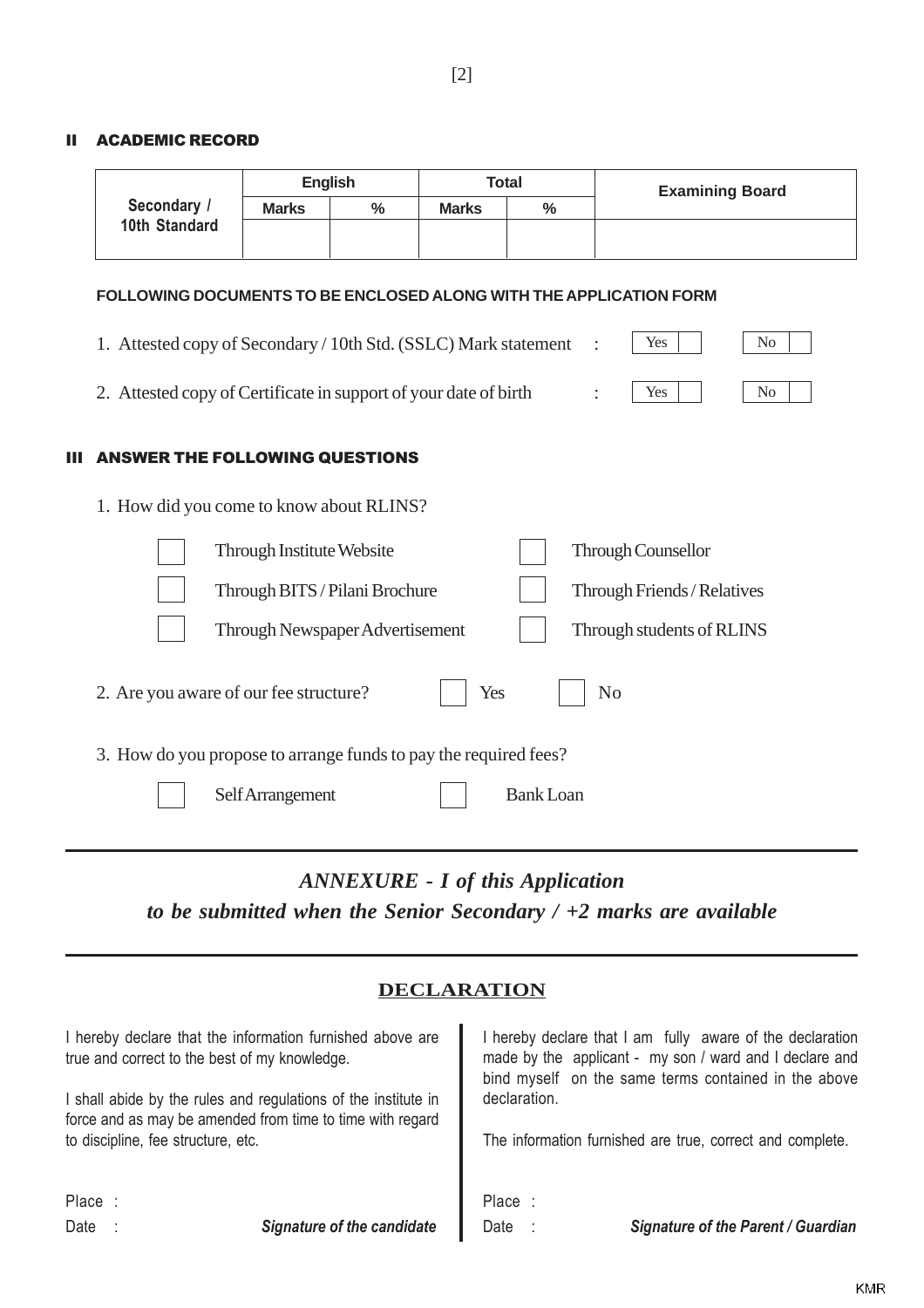Sheet 1 of 2

#### TO BE FILLED BY THE CANDIDATE AND SUBMITTED ALONGWITH SENIOR SECONDARY / +2 MARK RESULTS

| <b>Name</b> | <b>Application No.:</b> |  |
|-------------|-------------------------|--|
|-------------|-------------------------|--|

#### ACADEMIC RECORD

|               | <b>English</b> |      | <b>Total</b> |               | <b>Examining Board</b> |  |
|---------------|----------------|------|--------------|---------------|------------------------|--|
| Secondary /   | <b>Marks</b>   | $\%$ | <b>Marks</b> | $\frac{0}{0}$ |                        |  |
| 10th Standard |                |      |              |               |                        |  |
|               |                |      |              |               |                        |  |

|                                   | <b>Marks obtained</b> |                  |              |                | <b>Examining</b> | <b>PCM Aggregate</b> |  |
|-----------------------------------|-----------------------|------------------|--------------|----------------|------------------|----------------------|--|
| Senior Secondary<br>10+2 Standard | <b>Physics</b>        | <b>Chemistry</b> | <b>Maths</b> | <b>English</b> | <b>Board</b>     | $\%$                 |  |
|                                   |                       |                  |              |                |                  |                      |  |
|                                   |                       |                  |              |                |                  |                      |  |

| Name and Address of the School<br>studied in Senior Secondary $/ 10+2$ |                       |
|------------------------------------------------------------------------|-----------------------|
|                                                                        |                       |
|                                                                        |                       |
|                                                                        |                       |
|                                                                        |                       |
|                                                                        | $Ph [STD Code] [] []$ |
|                                                                        |                       |

#### FOLLOWING DOCUMENTS TO BE ENCLOSED ALONG WITH THE APPLICATION FORM

| 1. Attested copy of Secondary / 10th Std. (SSLC) Mark statement  |                      | Yes        | No. |
|------------------------------------------------------------------|----------------------|------------|-----|
| 2. Attested copy of Senior Secondary / $10+2$ Mark statement     | $\ddot{\phantom{a}}$ | Yes        | No. |
| 3. Attested copy of Certificate in support of your date of birth |                      | <b>Yes</b> | No. |
| 4. Attested copy of Conduct certificate                          | ÷                    | Yes        | No. |
| 5. Attested copy of Transfer Certificate                         | $\bullet$            | Yes        | No. |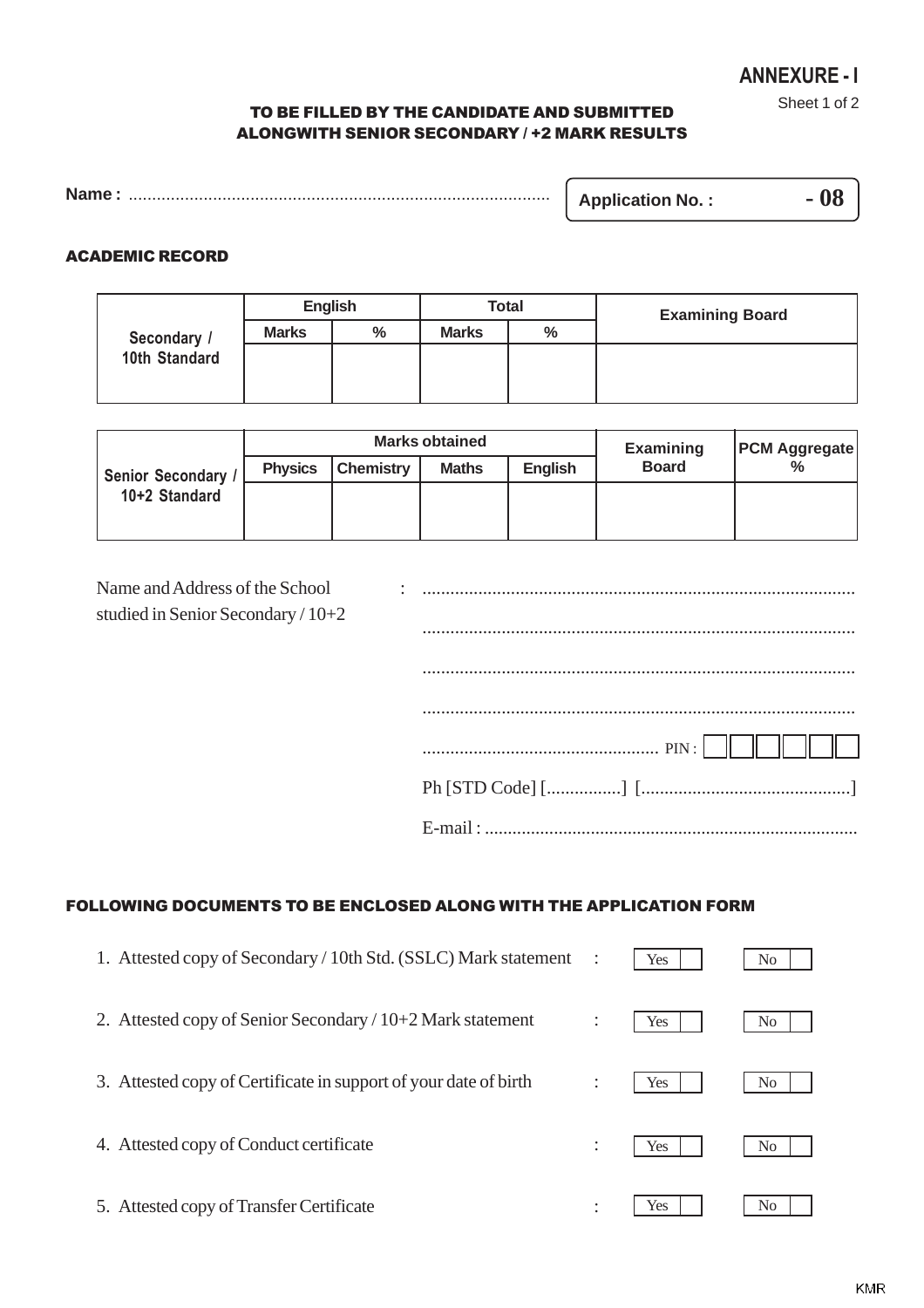### **DECLARATION BY THE CANDIDATE**

I hereby declare that the information furnished above are true and correct to the best of my knowledge.

I shall abide by the rules and regulations of the institute in force and as may be amended from time to time with regard to discipline, fee structure, etc.

Place :

Date : the candidate of the candidate of the candidate of the candidate of the candidate of the candidate of the candidate of the candidate of the candidate of the candidate of the candidate of the candidate of the candida

#### **DECLARATION BY THE PARENT / GUARDIAN**

I hereby declare that I am fully aware of the declaration made by the applicant - my son / ward and I declare and bind myself on the same terms contained in the above declaration.

The information furnished are true, correct and complete.

Place :

Date : Signature of the Parent / Guardian

#### FOR OFFICE USE

*Date : Principal*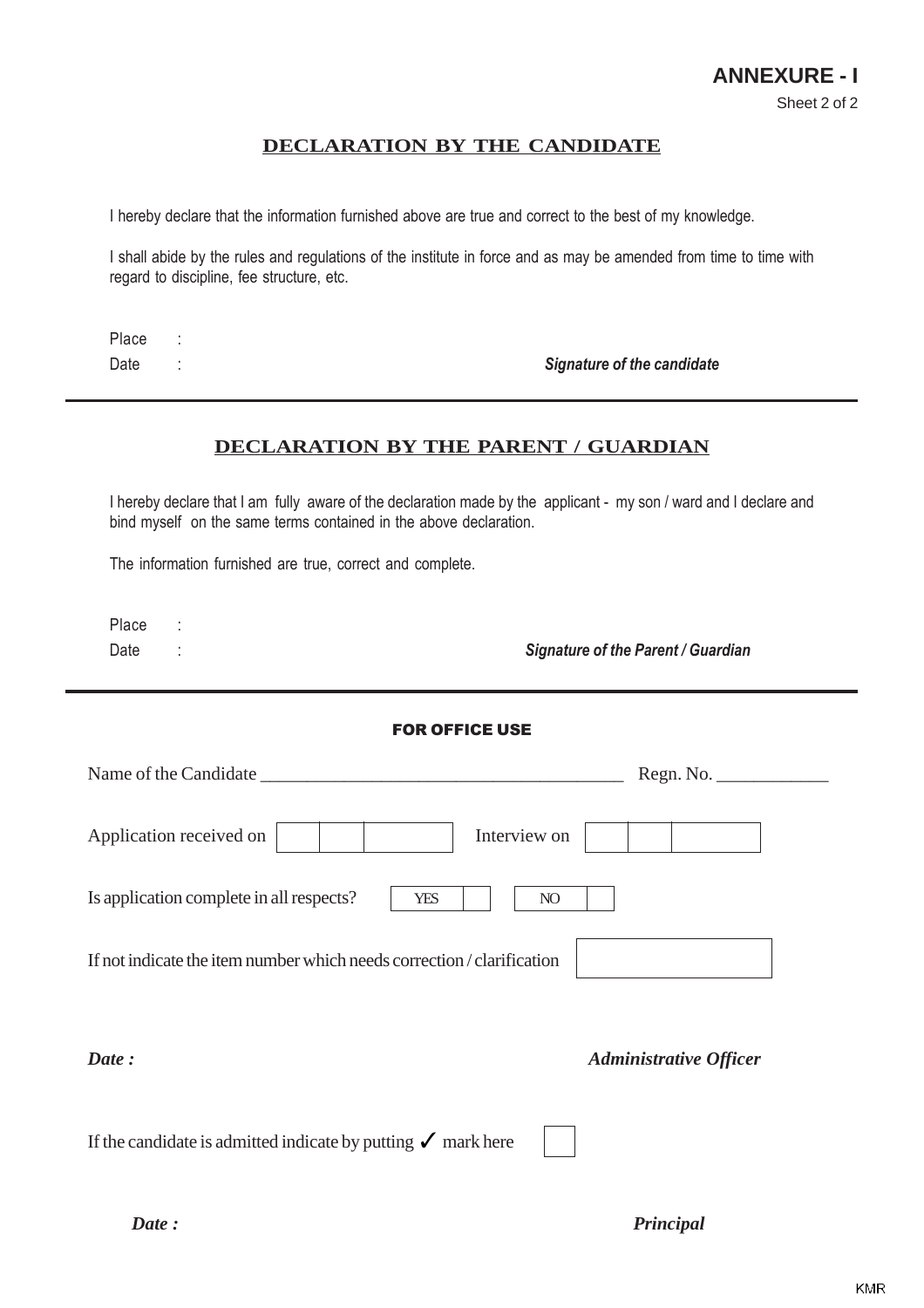# INFORMATION TO CANDIDATES

**==============================**

# **PROCEDURE TO GET THE APPLICATION**

- **I. For the candidates who want to get the application from the Institute / Counselor**
	- § **Initial Processing Fee :** Rs.100/- to be paid by the candidate at the time of getting the application form.
	- § **Final Processing Fee:** Rs.700/- to be paid by the candidate in the form of Demand Draft drawn in favour of R.L. INSTITUTE OF NAUTICAL SCIENCES, payable at Madurai at the time of submission of Application Form. (Filled in application without demand draft of Rs.700/- will not be processed)

# **II. For the candidates who download the application from the website**

- Candidate can download the application from our website.
- The filled in application to be submitted directly to the institute alongwith a demand draft of Rs.800/- drawn in favour of R.L. INSTITUTE OF NAUTICAL SCIENCES, payable at Madurai towards one time processing fee.

# **APPLICATION SUBMISSION PROCEDURE**

|                                                                                                                                                                                                                                                                                                  | <b>First Stage</b>                                                                                                   | Initially Candidate is required to submit the filled in application along with<br>Registration form for on-line test enclosing Secondary / X Std Mark<br>List. This can be done even before the Senior Secondary $/ +2$ results. |            |  |  |  |
|--------------------------------------------------------------------------------------------------------------------------------------------------------------------------------------------------------------------------------------------------------------------------------------------------|----------------------------------------------------------------------------------------------------------------------|----------------------------------------------------------------------------------------------------------------------------------------------------------------------------------------------------------------------------------|------------|--|--|--|
| After the publication of Senior Secondary $/ +2$ results Candidate is<br><b>Second Stage</b><br>required to submit <b>Annexure-1</b> of the application form duly incorporating<br>the marks obtained in Senior Secondary $/ + 2$ examination enclosing the<br>attested copies of the mark list. |                                                                                                                      |                                                                                                                                                                                                                                  |            |  |  |  |
| A.                                                                                                                                                                                                                                                                                               | Last date for submission of filled in application form along with<br>X mark sheet and for On-line Test Registration. |                                                                                                                                                                                                                                  |            |  |  |  |
|                                                                                                                                                                                                                                                                                                  |                                                                                                                      | i. At National Centres including Institute Centre                                                                                                                                                                                | 30.04.2008 |  |  |  |
|                                                                                                                                                                                                                                                                                                  |                                                                                                                      | ii. At Institute Centre only                                                                                                                                                                                                     | 20.06.2008 |  |  |  |
| <b>B.</b>                                                                                                                                                                                                                                                                                        |                                                                                                                      | Last date for submission of Senior Secondary $/ +2$ mark sheet<br>(Annexure-I with attested copy of mark sheet)                                                                                                                  | 25.06.2008 |  |  |  |

..2